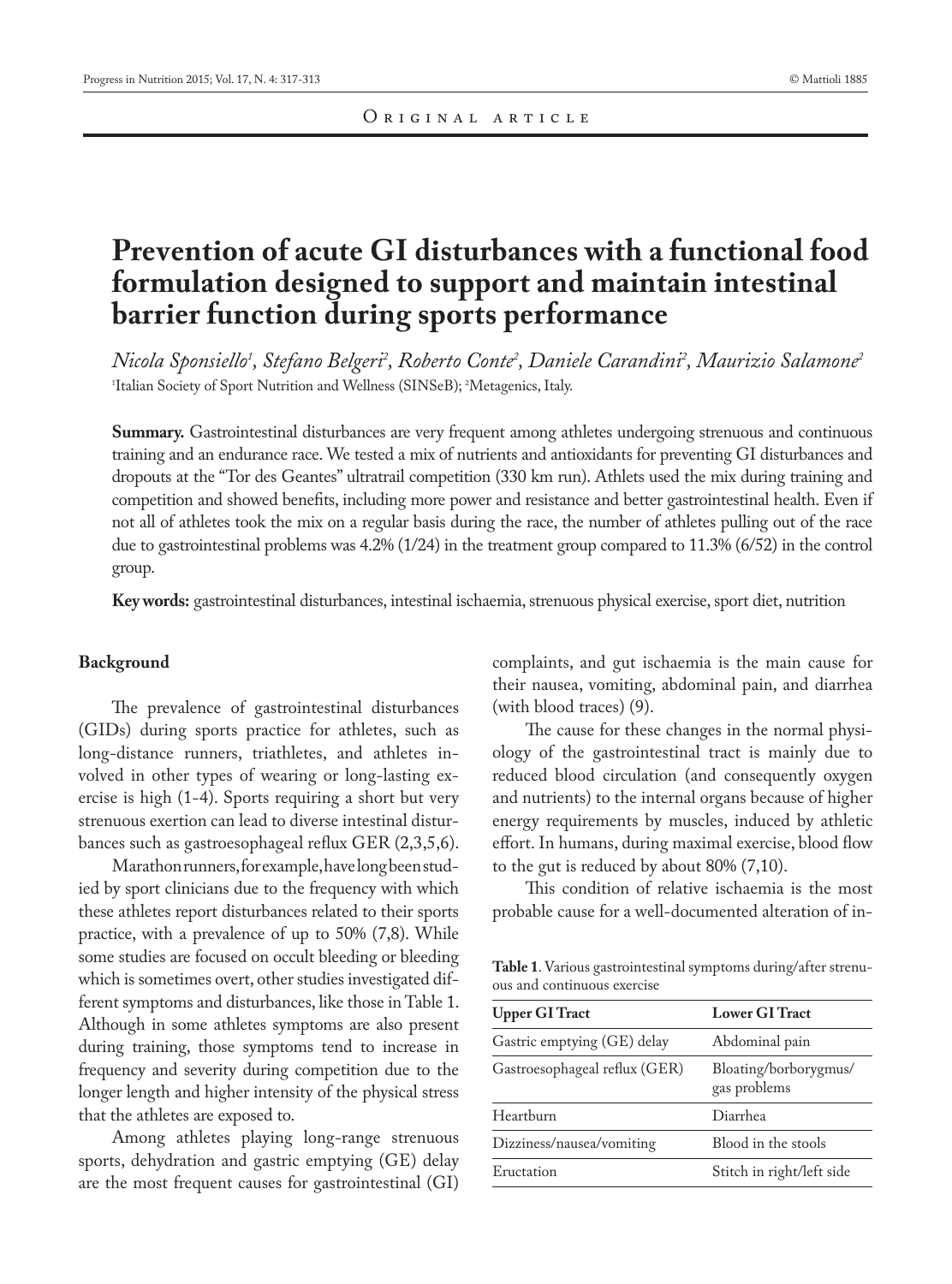testinal permeability, inducing severe metabolic stress in athletes (11,12).

It is reasonable to think that acute GI symptoms can be more frequent and severe in athletes whose intestinal function is less stable, even in the absence of intestinal diseases.

A serious gut underperfusion often leads to shock-induced mucosal damage associated with invasion by Gram-negative intestinal bacteria and/or their constituents (endotoxins) into the blood circulation.

In a specific clinical trial, elevated plasma endotoxin concentrations were found in 81% of ultramarathoners (90 km-race), with 2% of them exhibiting extremely high values (13).

Additionally, any factors limiting sweating, such as a hot and humid environment and/or dehydration, has profound effects on muscle glycogen depletion and increases the risk for heatstroke.

Apart from mucosal damage and enhanced permeability, a serious gut underperfusion causes blood loss, microbiota invasion (endotoxemia) and foodborn allergen absorption (with anaphylaxis) (9).

Anaphylaxis is observed during or soon after exercise, more often when the latter is preceded by the intake of food-born allergen (14).

In 2000, A.E. Jeukendrup hypothesized that the gastrointestinal disturbances (GIDs) observed during and after ultra-endurance exercise could be related to transition(passage or absorption) of endotoxins [lipopolysaccharide (LPS)] into circulation in association with cytokine production (15).

In that study, performed after a race involving triathletes, an elevation of the reactive C protein (CRP) was found.

The author concluded that LPS does enter into circulation after an ultra-endurance exercise, and may, together with muscle damage, be responsible for an increased cytokine response, and hence GI complaints in these athletes (15).

GI tract disturbances last days or even weeks in athletes undergoing strenuous and continuous physical stress, albeit running (even long distances) may actually have a therapeutical effect on mild gastrointestinal problems and IBS (16).

Nutritional practices can correlate with GI complaints. Athletes are generally warned against the risks of overhydration, and an excessive use of beverages with a very high osmolarity is not recommended (17).

Gastric emptying (GE) is thought to be negatively affected when the intensity of exercise exceeds 70% of VO2max, and this has been significantly associated with increased exercise-induced nausea (18).

#### **The study**

This study has been designed to ascertain if a mix of nutrients formulated to maintain and restore balance of the gastrointestinal barrier can:

- a) (Primary objective) bring general and gastrointestinal benefits to athletes who train for endurance races;
- b) (Secondary objective) reduce the gastrointestinal effects induced by physical stress, and the consequent pulling out of the race, compared to athletes not following the treatment.

Achievement of objectives has been measured through 3 questionnaires specifically formulated and administered based on this time-frame:

- 4 weeks before the endurance race (Form 1);
- At the end of training period, just before the race (Form 2);
- At the end of the race (Form 3, and Form 3bis as a control).

Fifty out of 705 athletes were enrolled at "Tor Des Géants 2013." Joining was voluntary, and there was no selection criteria. As a control (for Objective 2), a questionnaire (Form 3bis) administered by organizers of the race ("VDA Trailers"), and sent to all athletes has been used. In this questionnaire, the reason for pulling out of the race was asked.

The 50 enrolled athletes followed a supplementary plan with Nutrimonium at a dose of one portion/ day starting 30 days before the race. The same dose was also used during the race. No changes to the athletes' diet was proposed. During the race, athletes ate/drank the following: water; food; hydrating substances (with the exception of those substances that have an effect on the gut, like probiotics and prebiotics). Some athletes took supplements and nonsteroidal anti-inflammatory drugs (NSAIDs).

The following *general nutritional indications* were provided to both groups throughout the race:

• During strenuous exercise, it is recommended to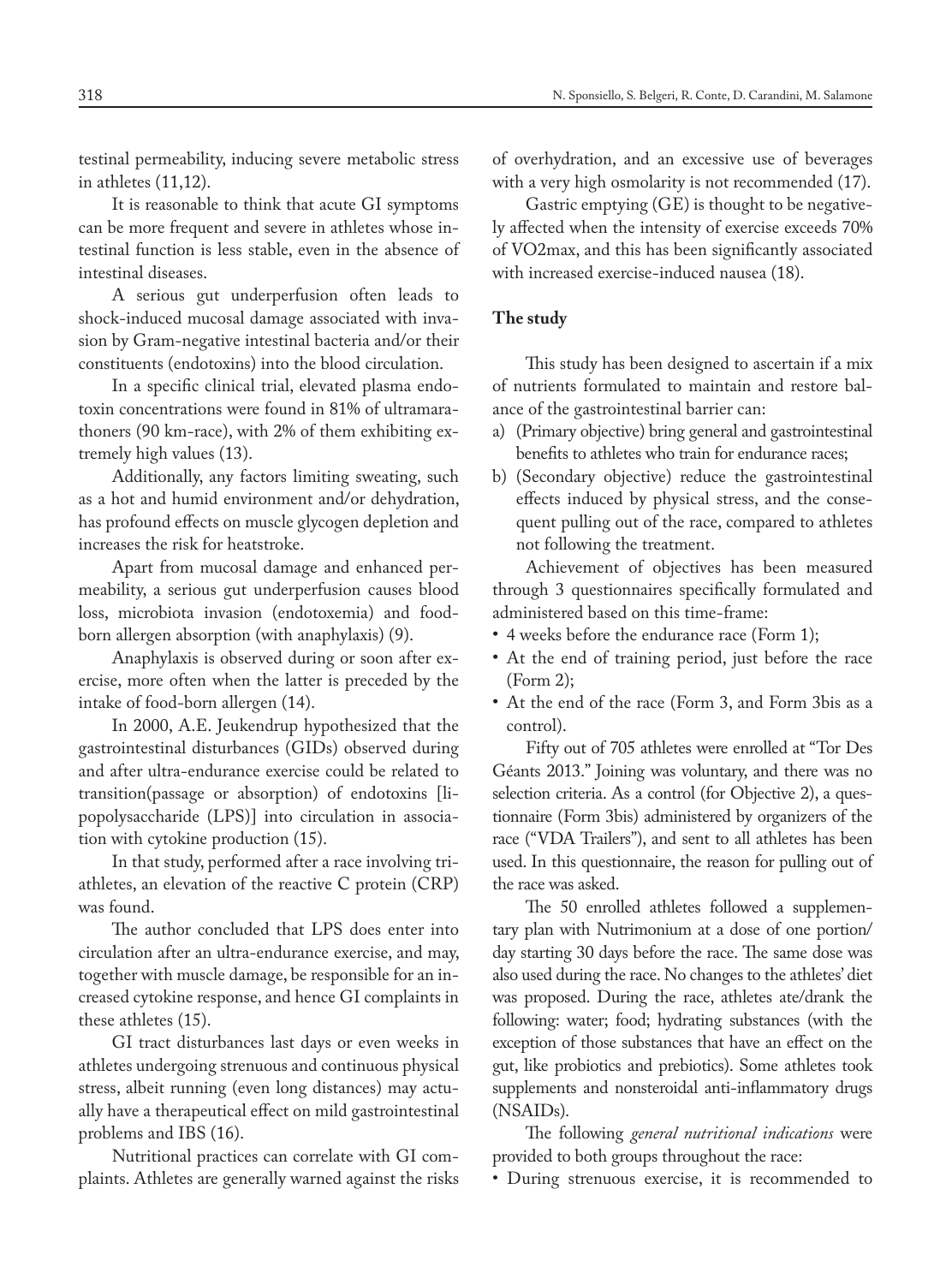drink 0.5 L/hour of water or low-osmolarity sports drink.

- It is recommended to drink beverages containing sodium and carbohydrate (CHO) (<10%).
- Glucose and fructose sources should be consumed to increase exogenous oxidation of CHO (19).

### **Tested formulation: Nutrimonium®**

The tested product is a base functional food containing nutrients with the composition reported in Table 2.

The product is in the form of a powder to be reconstituted with water. The daily dose used in the study is equal to one portion, i.e. 11 grams of powder (1 sachet). Nutrimonium provides no calorie intake. It is sweetened with sugars from *Stevia rebaudiana*.

#### **Materials and Methods**

## *The race: the "Tor Des Géants" (TdG)*

 The "Tor Des Géants" is an ultra trail race of 330 kilometers, and a positive difference in altitude of 24,000 meters. This race requires continuous physical exertion for most of the 5-6 days (and nights) that are necessary to complete the course. Athletes have to spend their time doing physical activity for most of the time, thus reducing to a minimum sleep and time for personal care and feeding. 705 athletes started the race. The first athlete completed the course in 75 hours. Maximum expected time was 150 hours. Seven "life bases" and many supply points were available along the course, where food and beverages could be found.

#### *Samples and data observed with 1st questionnaire*

50 healthy adult athletes were enrolled, 44 men and 6 women. During the first 2 weeks of training, 3 athletes had to interrupt it and withdraw from the study and pull out of the race due to injuries (n. 2), and articular problems (n. 1).

Thus, in the first part of the study, the first questionnaire has been filled in by 47 athletes, with an average weight of 72.1 Kg, and a BMI of 23.15, which is higher, on average, compared to shorter races like marathons.

**Table 2.** Nutrimonium<sup>®</sup> composition (per 1 sachet/11  $g - RI^*$ )

| Oligofructose-enriched inulin         | 1500 mg              |
|---------------------------------------|----------------------|
| Lactobacillus acidophilus NCFM        |                      |
| (9 billion alive and viable bacteria) |                      |
| Bifidobacterium lactis Bi-07          |                      |
| (1 billion alive and viable bacteria) |                      |
| L-Glutamine                           | $1500$ mg            |
| Vitamin A                             | $600 \mu g - 75\%$   |
| Vitamin B1                            | 0,825 mg - 75%       |
| Vitamin B2                            | 1.05 mg - 75%        |
| Vitamin B3                            | 12 mg - 75%          |
| Vitamin B5                            | 4.5 mg - 75%         |
| Vitamin B6                            | 1.05 mg - 75%        |
| Vitamin B12                           | 1.88 µg - 75%        |
| Vitamin C                             | 60 mg - 75%          |
| Vitamin D                             | $7.50 \mu g - 150\%$ |
| Vitamin E                             | $9$ mg - 75%         |
| Biotin                                | 37.5 µg - 75%        |
| Folic acid                            | $100 \mu g - 50\%$   |
| Calcium bisglycinate                  | 200 mg - 25%         |
| Chromium picolinate                   | $30 \mu g - 75\%$    |
| Iodine                                | 112.5 μg - 75%       |
| Magnesium bisglycinate                | 93.75 mg - 25%       |
| Manganese citrate                     | 1.50 mg - 75%        |
| Molybdenum                            | 37.5 µg - 75%        |
| Selenium (selenomethionine)           | 41.25 µg - 75%       |
| Zinc citrate                          | 7.50 mg - 75%        |
| Curcume extract                       |                      |
| (95% of which is curcumin)            | $30 \text{ mg}$      |
| Alpha lipoic acid                     | 75 mg                |
| Green tea extract                     |                      |
| (30% of which are polyphenols)        | $30 \text{ mg}$      |

*\*%RI = % Reference Intake (EU)* 

*In admixture with: maltodextrins, flavors, citric acid, silicon dioxide, potassium chloride, xanthane, cellulose gum, carrageenin, steviol glycosides* 

87% of the athletes reported regular bowel movements, and only 6.4% reported frequent diarrhea, or constipation (4.3%). Symptoms like abdominal swelling were reported by 28.3% of cases.

91% of athletes reported experiencing gastrointestinal disturbances during races in the last 2 years, and 65.9% of athletes said they had to pull out of a race on at least one occasion due to these problems.

Athletes taking part in the study followed no particular diet in 81.1% of cases.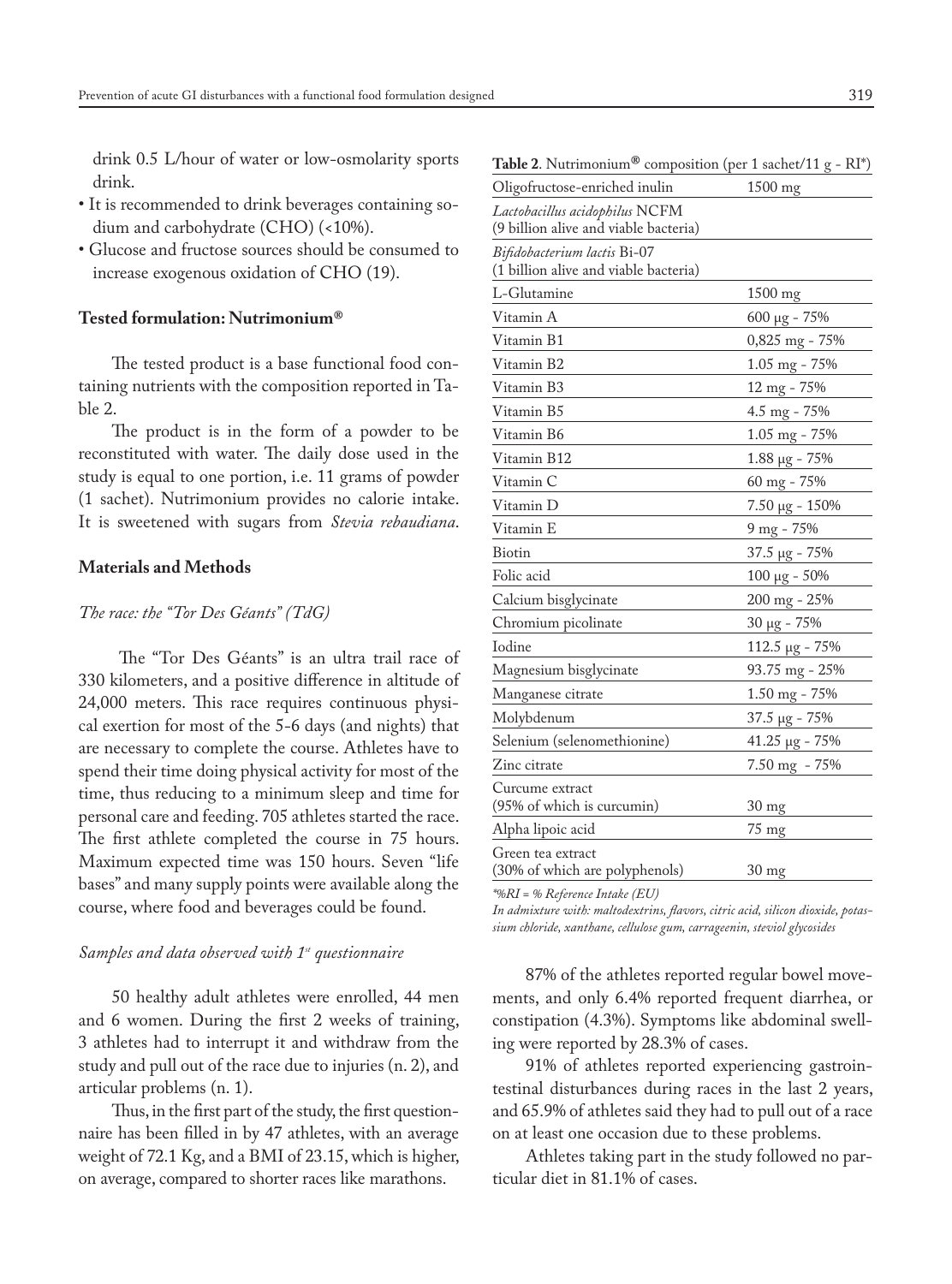4 athletes followed an hyperproteic diet; 2 athletes followed a gluten-free diet; and 1 athlete followed a vegetarian diet. 78.7% of athletes stated they used supplements while training. Among them, mineral salts (83%). Supplement use was higher during the race (83.0%), mainly for mineral salts and protein bars.

4.2% of athletes said they took drugs before the race to prevent gastrointestinal disturbances.

Global judgment on quality of life was very good (these are healthy individuals), with values between 6 and 10 (mean: 8.1).

## *After training: results of 2nd questionnaire*

After 30 days, and soon before the race, the data collected through the 2nd questionnaire, administered at the end of the 30-day treatment period with Nutrimonium, can be observed.

The mean weight of the athletes changed to 70.9 Kg, with a mean reduction of 1.2 Kg.

Athletes stating to have regular bowel movements changed to 95.7% compared to 87.0% in the previous month (Fig. 1).

Frequency of abdominal swelling lowered from 28.3% to 17.0% (Fig. 2). Still 4 athletes reported frequent diarrhea (8.5%).

74.5% of athletes stated they did not have gastrointestinal disturbances during training.

Compliance to the treatment with Nutrimonium was very good. 91.3% of athletes took the product as suggested by the protocol.

51.1% of athletes noticed benefits compared to previous month (Fig. 4).

The most reported benefits were increased resistance (8/47) and better intestinal health (5/47). Other 5 athletes said they had more than one benefit.

Nutrimonium was excellently tolerated in 85.1% of cases without unwanted effects. 2 athletes reported "abdominal swelling" as an unwanted effect; 1 athlete reported "nausea".

At the end of training period, 14,9% of athletes suspended treatment due to the absence of benefits (n=3), or because of unwanted effects (n=2).

At the end of training period, judgment on quality of life increased to 8.4, i.e. 3.7% more than at the start of the treatment.



**Figure 1.** Gut habits regularity



**Figure 2.** Bloating



**Figure 3.** GI disturbances and dropouts due to GI problems in competitions of previous 2 years

#### *The race: results of 3rd questionnaire*

Taking Nutrimonium during the race was practically difficult. Runners could access their bags only during pauses at the "life bases" located along the course at a distance of 40-50 Km apart.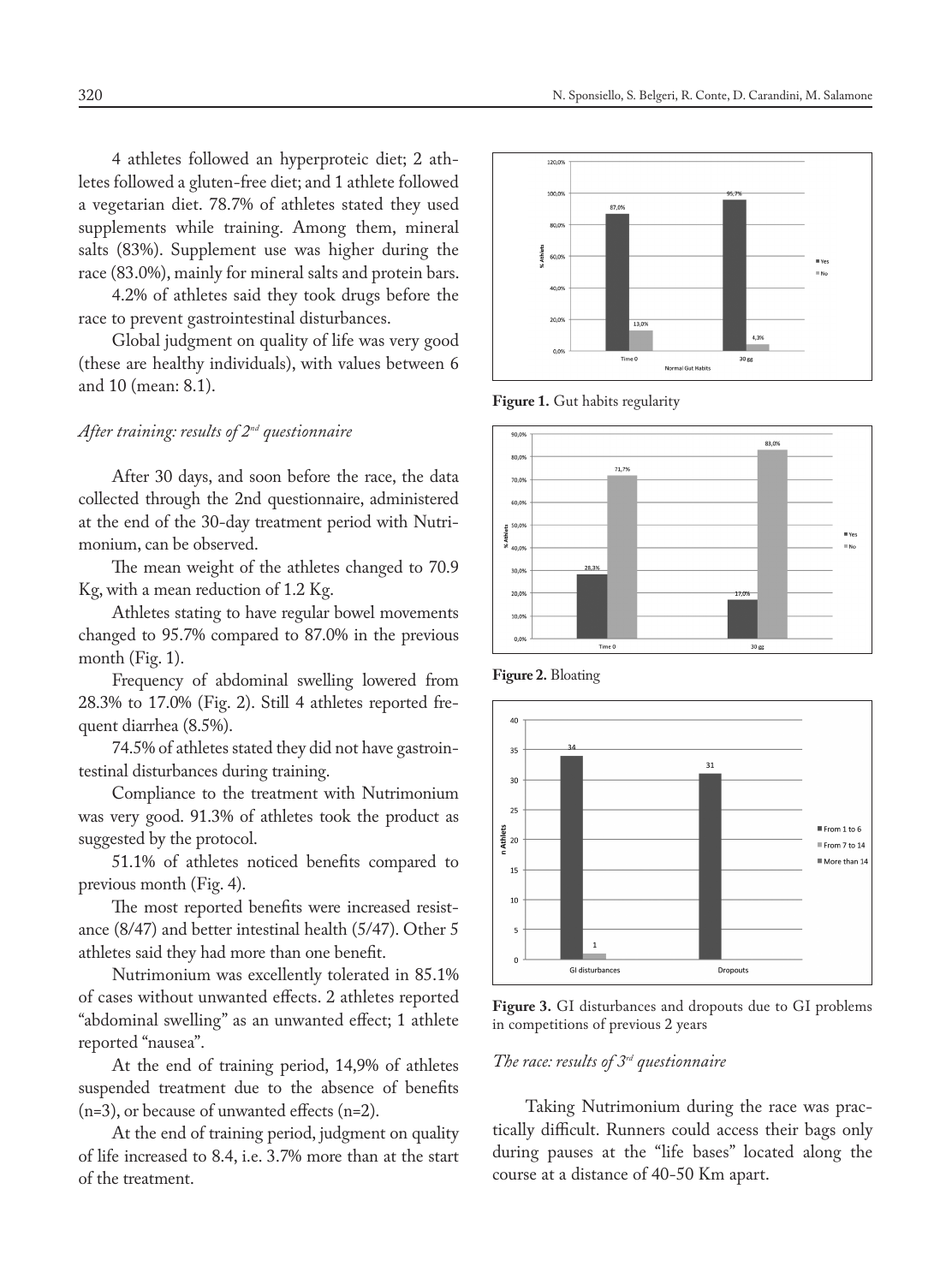

**Figure 4.** Benefits and compliance

Despite these difficulties, 36 out of 47 enrolled athletes took the product even during the race.

At the race's end, the mean weight of the athletes was 68.7 Kg, with a mean reduction of 2.2 Kg (3.1%). Three athletes reported they had severe gastrointestinal disturbances during the race, which led to pulling out of the race in one case.

21.4% of athletes had some gastrointestinal problem during the competition (Fig. 5) such as diarrhea, abdominal pain, abdominal swelling, or slowdown of digestion during the race.

Use of NSAID's or pain killers during the competition is very frequent (54.8%) to fight joint pain arising from overstimulation of the muscoloscheletal apparatus.

Joint pain/articular problems was the first cause of pull out from previous edition of competition: Tor des Geants 2013.

58.5% of athletes taking Nutrimonium during the race noticed benefits compared to previous races. In particular, more power and resistance (n = 9); better gastrointestinal health, or less gastrointestinal symptoms (n=9). Six athletes said they had more than one benefit.

Nutrimonium was also well tolerated during the race by 90.2% of athletes. Two cases of unwanted effects (one case of gastric pyrosis and one case of abdominal swelling) were reported.

In the treatment group, 23 athletes (48.9%) completed the race, and 24 (51.1%) pulled out.

The most common cause for quitting were articular problems (n =13). Only one athlete's quitting was due to gastrointestinal disturbances.



**Figure 5.** Competitions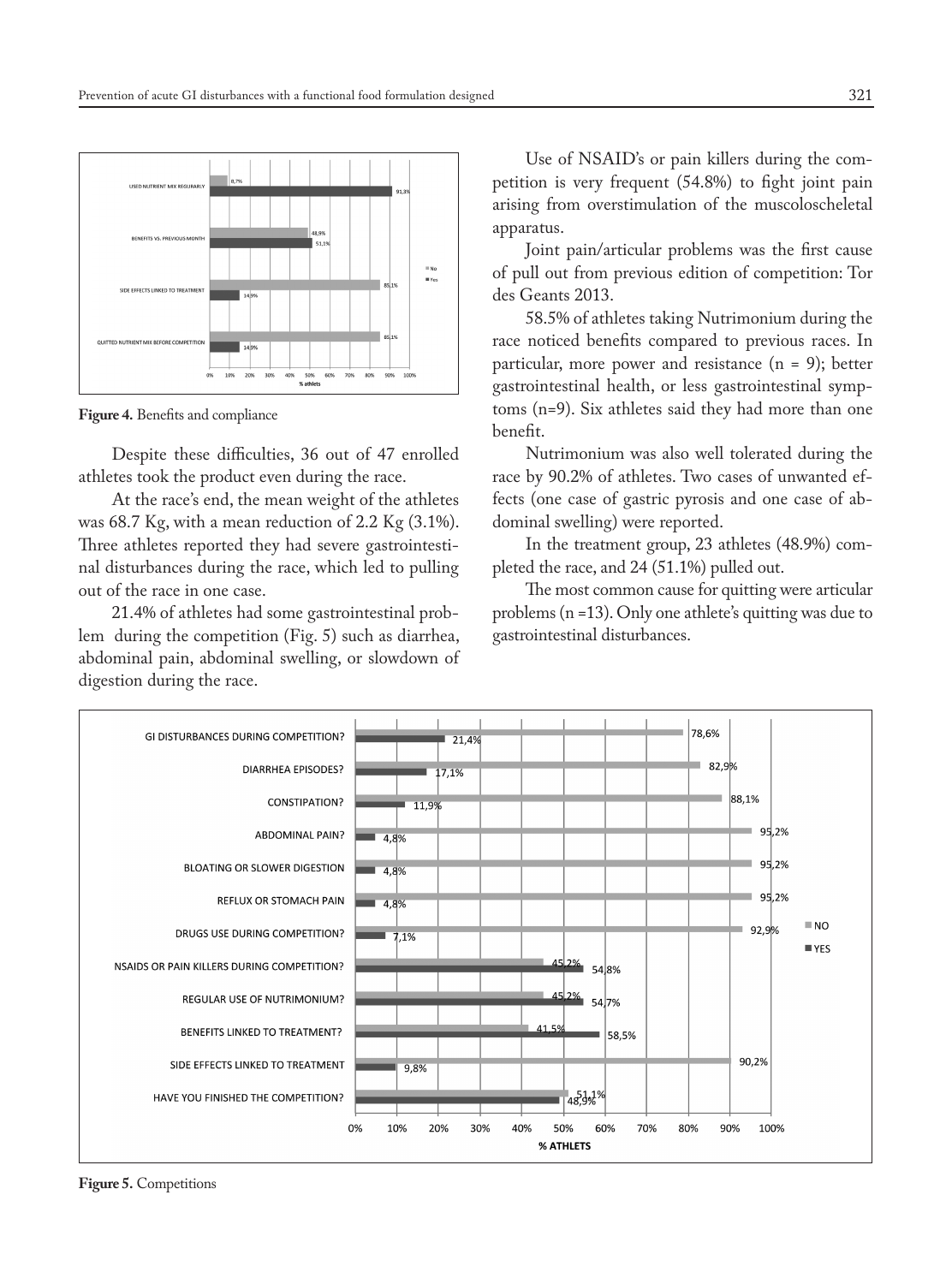*The organizers' control questionnaire (Form 3bis)*

The organizers of the race sent a multiple-choice technical questionnaire to all participants. Questions included the cause for pulling out of the race.

140 Italian athletes sent their answers.

52 of these athletes were forced to quit, 6 of them because of gastrointestinal problems (11.5%).

#### **Discussion**

Gastrointestinal disturbances (GIDs) are very common during endurance races, especially in running races. Although they are not the first cause for quitting the race, GIDs entail discomfort and effects leading to a reduction in performance and deprive one of the pleasure of completing the race. The hypothesis supporting this work is related to a likely change in intestinal wall function, which is induced by intermittent blood perfusion of digestive tract. Our aim was not to interfere with this specific aspect, but rather to reduce its effects through a mix of components with a synergistic function.

As it is a complex product with more significant chronic effects than acute ones, it was necessary to check for the occurrence of any changes in intestinal function during the previous weeks, as well. Bowel movement regularity is certainly one of the most significant markers. Checking for improvements (as a percentage) in subjects complaining of disturbances proves the positive effect of the product.

The mean compliance to protocol was high. We believe that if athletes hadn't had good sensations, dropout would have been higher. The absence of adverse effects should be noted, both chronically and during the race. We consider the reported good sensations to be significant.

Of particular interest are the reasons for which treated subjects pulled out of the race: Only 1 subject reported GIDs as the cause, while GIDs were definitely more frequent in control subjects.

Weight loss after ultra-endurance exertion was considered acceptable if less or equal to 2% (20). Weight loss is due to a reduced water content in almost all cases. However, we must also consider that the majority of data in the literature does not relate to races with a length equivalent to the TdG. An observational work on a 100-mile race reports data very similar to ours (21). It is also likely that a loss of cellular mass occurs (both in adipose and muscle tissues) over several days of race. Moreover, data exists concerning the likelihood that water content increases due to edemas formed (22). Given this preamble, the evaluation of weight loss is very complex. No data on body weight can be discussed as we did not monitor the volunteers' caloric intake.

Rules regarding the physiology of exercise cannot be changed, nor did we want to do that. Muscles need blood, and enteric circulation provides it. However, we must find a way so that those whose sport objectives are very high can find ways to train and adapt every organ to the type of exercise they practice. Feeling good after the practice of movement, even if very intense, still remains one of the main goals of promoting physical exercise, and also a duty for every instructor.

# *Evaluation of energy, water and mineral consumption during the race*

The race called "Tor Des Géants" can be considered one of the hardest races in the world as it requires intense exertion for more than 21 hours per day for 3-5 days.

We estimated that athletes spent about 10,000- 12,000 Kilocalories per day. In these conditions, the water-salt balance can also be a determining factor, and important problems may arise both in the case of dehydration and hyperhydration.

The dramatic reduction in sleeping hours leads to alterations in attention in many athletes, which often can result in hallucinations.

## *Possible insights*

This study did not allow for data collection regarding the role of diet versus general state of health, particularly as a possible determining factor for the gastrointestinal disturbances mentioned above. In the future, it would be useful to compare a group with controlled feeding and supplements versus a control free-feeding group with or without supplements.